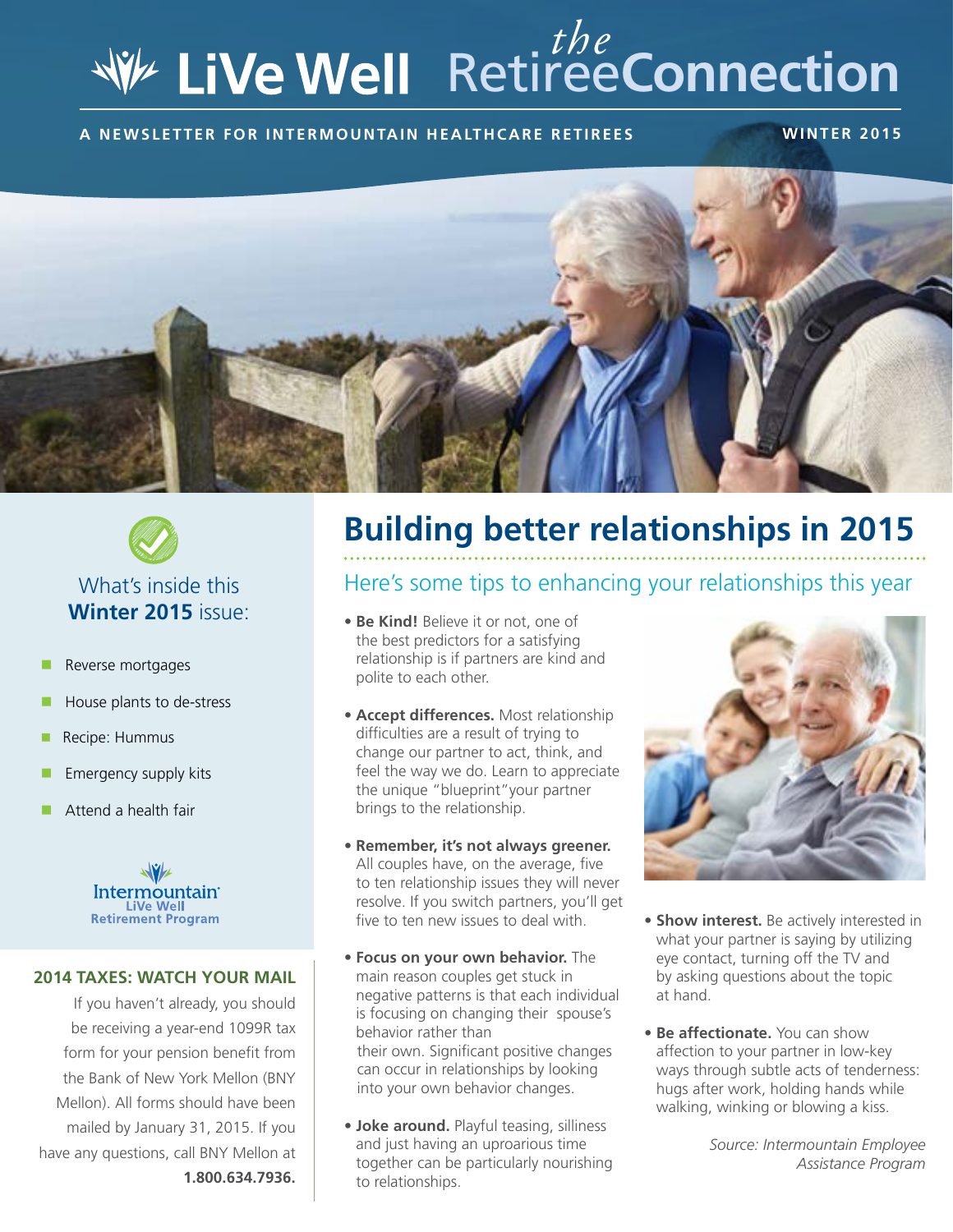

# Five things to keep in mind before moving forward **Wanting a reverse mortgage?**

*A reverse mortgage loan can be a great financial tool for homeowners age 62 and older who have built up significant equity in their home. Borrowers who take a reverse mortgage loan may receive payments in the form of a lump sum, monthly payments or a line of credit, and they can use the funds however they would like.*

This can be beneficial for senior homeowners who are having trouble making ends meet, need extra cash to fund home repairs, to pay for medical costs or even just to save for a rainy day.

A reverse mortgage loan is still a loan, and there are some potential downfalls that should be considered. We have created a list of some top concerns that should be reviewed before one considers a reverse mortgage loan.

- Reverse mortgage loans can be confusing. Some key factors that are considered for a reverse mortgage loan include the value of the home, the age of the potential borrower and how much the potential borrower still owes on their mortgage. Fortunately, a good lender will discuss the entire process with a potential borrower before the loan process begins so borrowers should be aware of the timeline and requirements.
- Reverse mortgage loans can be expensive. There are origination fees, other closing costs, mortgage insurance premium (MIP), interest, and servicing fees. With a reverse mortgage, the loan balance accumulates over the life of the loan. A majority of the fees are included in the reverse mortgage itself, so the only out of pocket expense is the Department of Housing and Urban Development (HUD) counseling fee.
- Reverse mortgage loans must be paid back. A reverse mortgage is still a loan which must be repaid. Commonly, the loan is repaid through the sale of the house when the borrower passes away or moves out. If the borrower's heirs choose to keep the home, then they must repay the loan.
- Reverse mortgage loans are best suited for homeowners who plan to stay in their home long term. If a homeowner is strapped for cash,

*Continued on page 4*

# **Retired nurse reflects on 100 years of life**

*One hundred years ago, in the year 1915, Babe Ruth hit his first home run, Albert Einstein formulated the theory of relativity and Intermountain Healthcare retiree—Mary Smith— was born in Sunnyside, Utah.*

This optimistic woman, who dedicated her life to nursing and caring for others, never imagined living long enough to see her 100th birthday. But now that she has, she admits that her secret to living a long life is simple: Hard work.

"Being 100 years old is hard to take," Mary said.

"I am glad that I am retired but I wish I was working."

Mary received her nursing degree from the University of Utah and worked as a nurse for decades. The love for her career enabled her to work for many, many years. "I loved the ability to help people, to watch them recover and to meet so many different people," she said.

Although many people can't wait to retire, Mary said she would be working today if she were able. As advice to anyone thinking about retiring, she added, "Think again! It's quite an adjustment."

2 Born on February 4, 1915, Mary grew up the small city of Sunnyside located



**Centenarians** 

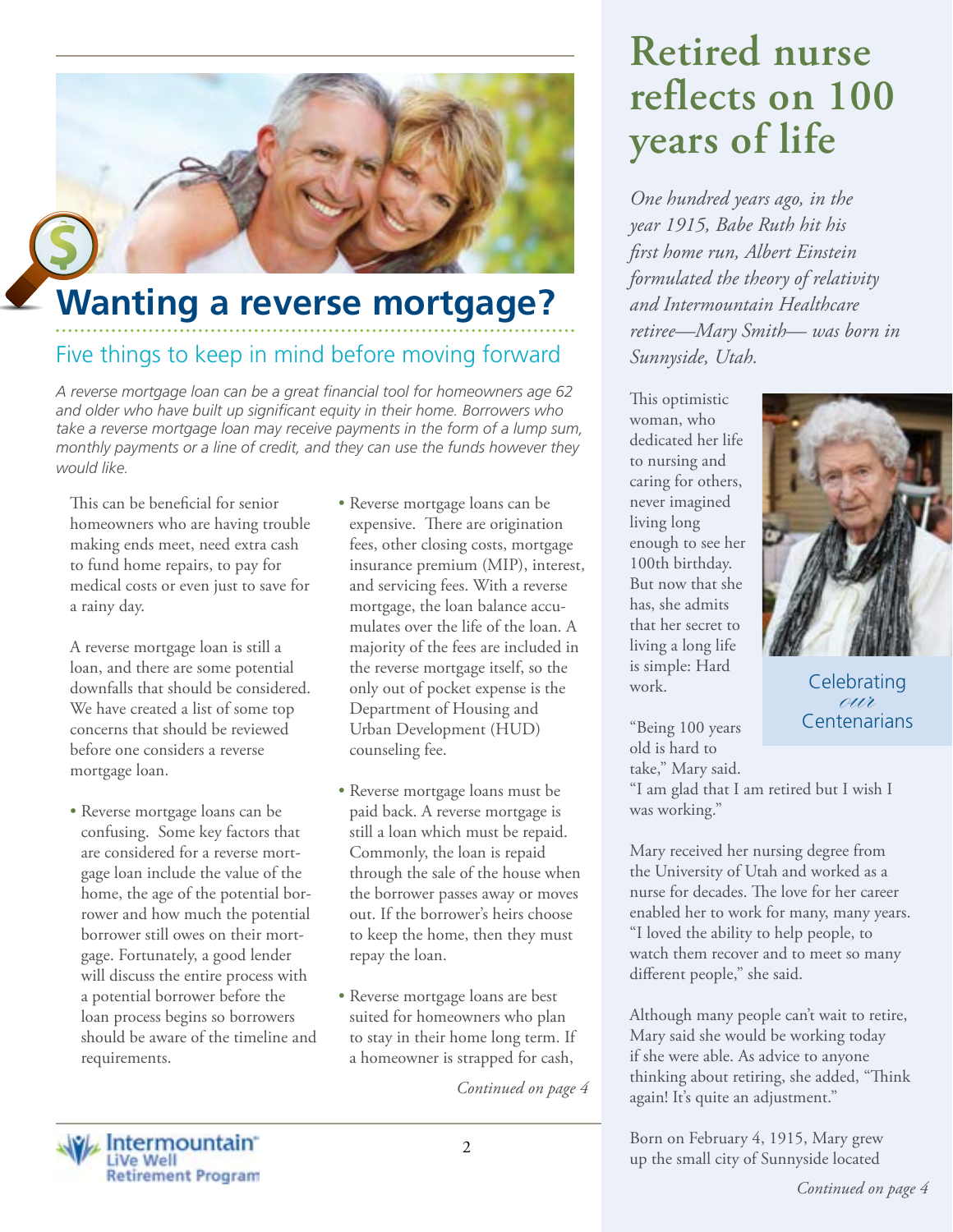

## Peace of Mind Making an emergency supply kit

When preparing for disasters, the "pre" is important to stress: Gather emergency items in advance, put

them all in one place, and let everyone in the family know where they are. If an emergency occurs, you'll be ready to fend for yourselves for a few days, if needed.

When making up an emergency kit, pack items in containers that are easy to grab and carry, such as a duffel bag or one or two camping backpacks.

Keep the supplies in a cool, accessible spot, and replace the food and water every six months. The Federal Emergency Management Agency suggests that you check the kit once a year to keep up with your family's changing needs.

For more ideas—including additional items to pack and what else to consider during emergencies and evacuations—visit the American Red Cross at redcross.org.

#### **Begin with these basic emergency supplies:**

- A three-day supply of water (about one gallon per person, per day) and nonperishable food
- A can opener and utensils for cooking and eating
- Sanitation and hygiene items, such as toilet paper
- A flashlight and extra batteries
- A hand-held crank or battery powered radio
- Extra clothes and shoes
- **Photocopies of important documents such as emergency** contacts, insurance policies, birth certificates and a list of medications.
- **A** first-aid kit
- A multipurpose tool
- Blankets or sleeping bags
- Duct tape and plastic sheeting that can be used to create a shelter
- Any special items such as medications, baby formula and pacifiers or food and water for pets

*Source: www.redcross.org*

## **Awaken your green thumb**

### Top five house plants to help de-stress



#### Aloe Plant

The gel of the aloe plant has a number of healing properties and the plant can help clear the air of pollutants found in chemical cleaning products, and when the amount of harmful chemicals in the air becomes excessive, the plants' leaves will display brown spots.

#### **English Ivy**

NASA scientists listed the English Ivy as the number one best air-filtering houseplant, as it is the most effective plant when it comes to absorbing formaldehyde. It's also incredibly easy to grow and adaptable -- try it as a hanging or a floor plant.





#### **Rubber Tree**

Rubber trees are good for cleaning the air and are one of the easiest plants to grow, as they thrive even in dim lighting and cooler climates. The lowmaintenance plant is a powerful toxin eliminator and air purifier.



The beautiful peace lily plant is a wonderful low-maintenance flower to keep in the home. Peace lilies do well in shade and cooler temperatures, and they can reduce the levels of a number of toxins in the air.



*Source: huffingtonpost.com*

#### **Snake Plant**

Snake plants don't need much light or water to survive, so they're an easy choice for any corner of your home. The plant absorbs carbon dioxide and releases oxygen during the night (while most plants do during the day), so add one to your bedroom for a clean-air boost.